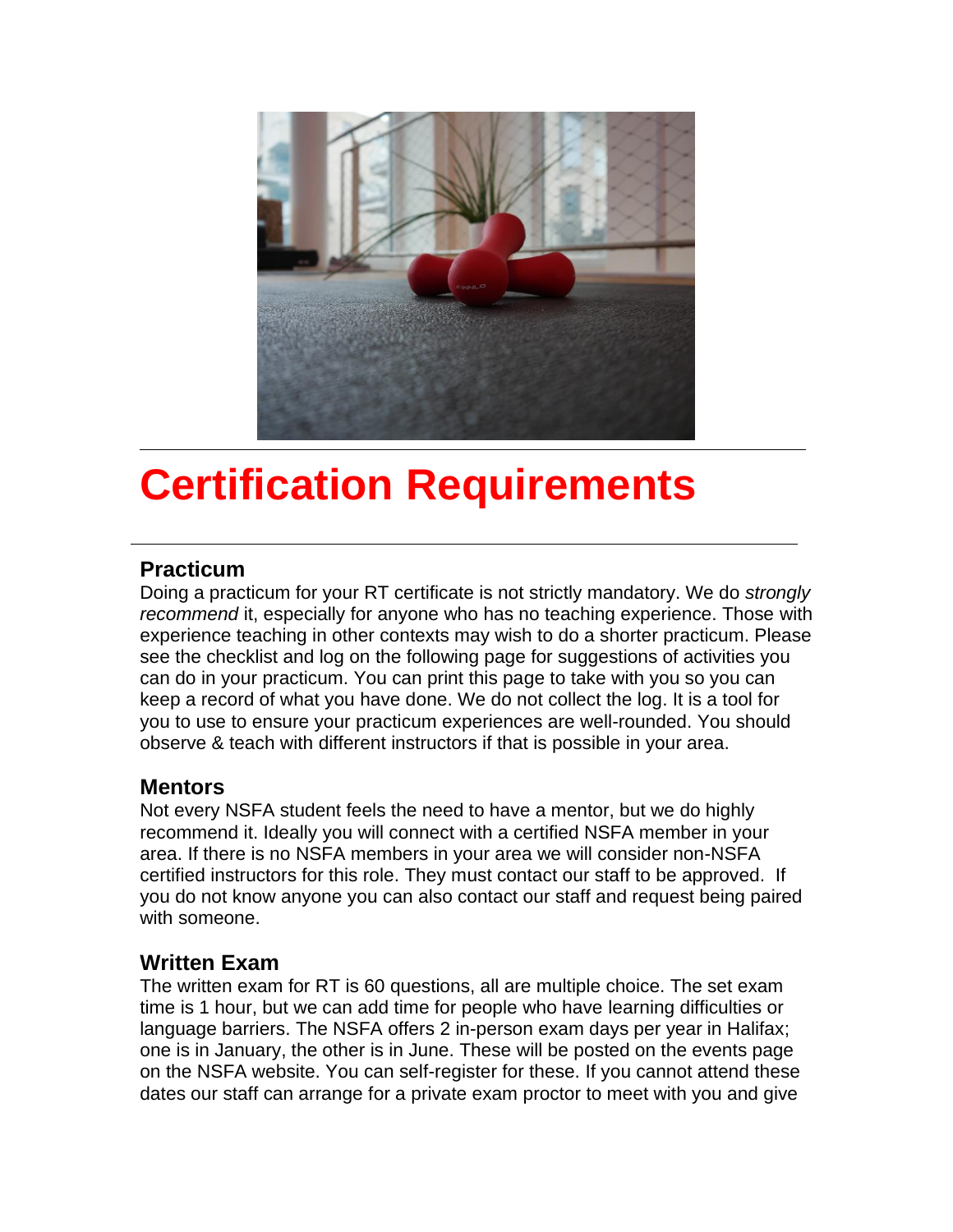you the exam. If you have paid in full for the RT course there are no further fees for the exam.

The exam has questions on RT content and Exercise Theory content. The exam has questions on the following topics:

- Anatomy & Physiology
- Movement Mechanics
- Leadership
- Principles of Conditioning
- Safety

#### **Practical Evaluation**

In preparation for your practical evaluation, it is RECOMMENDED that you mentor with a certified resistance trainer with whom you can hone your teaching skills (see next page for log form). If you wish to find a mentor and don't have a certified leader in mind, contact the NSFA and we will endeavor to find one on your behalf.

RT candidates must receive at least an 80% to pass the practical evaluation.

For the practical evaluation you must find a friend or colleague to be your client for the exam if you're doing 1-on-1, or a group of friends to be your class participants if you'd prefer to be evaluated in the class teaching format. The evaluator will watch you teach & will use the evaluation chart (see below) to see if you meet our standards.

In the practical evaluation you must successfully demonstrate:

- 1. Leadership
- 2. Warm-up
- 3. Cardiovascular Training
- 4. Resistance Training
- 5. Flexibility & Relaxation

A copy of the evaluation chart will be provided to you well in advance of your evaluation session. We *strongly* recommend you refer back to the practical evaluation chart when you are doing your practicum and planning your evaluation session. Some components of the evaluation require you to prepare in advance.

You must book your practical exam yourself. Please email us at [exams@nsfitness.ca](mailto:exams@nsfitness.ca) for booking.

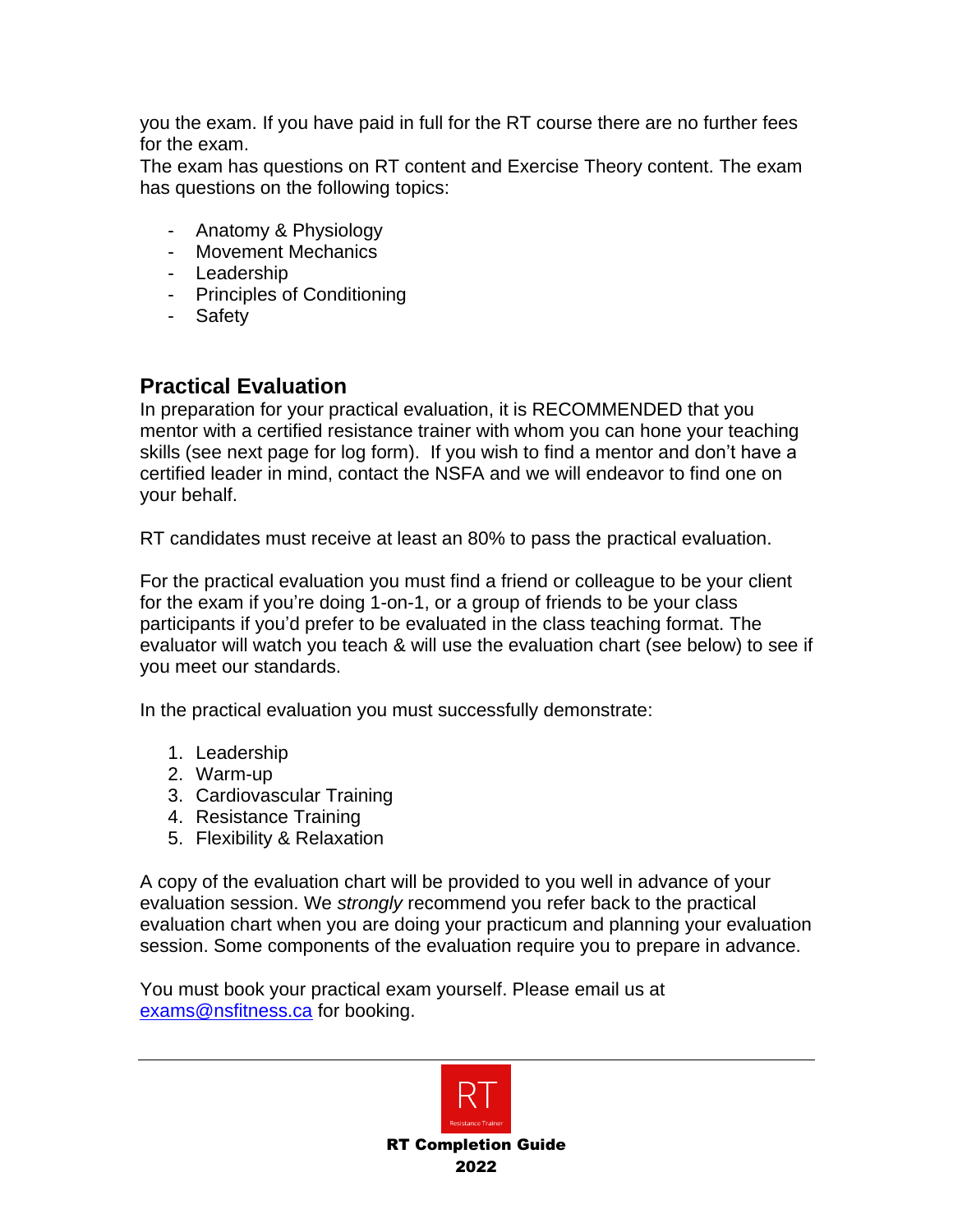

### Resistance Trainer Practicum Log

We suggest 8 to 10 hours of practicum time. The *recommended* combination of hours are as follows:

- Up to 3 hours of observation/participation in classes
- 1 hours teaching warm-up / cool-down /relaxation
- 1 hours teaching cardio conditioning
- 5 hour teaching muscular conditioning exercises and stretch

| Date | <b>Class /Activity</b> | Hours | Mentor/Instructor | <b>Notes</b> |
|------|------------------------|-------|-------------------|--------------|
|      |                        |       |                   |              |
|      |                        |       |                   |              |
|      |                        |       |                   |              |
|      |                        |       |                   |              |
|      |                        |       |                   |              |
|      |                        |       |                   |              |
|      |                        |       |                   |              |
|      |                        |       |                   |              |
|      |                        |       |                   |              |
|      |                        |       |                   |              |
|      |                        |       |                   |              |
|      |                        |       |                   |              |
|      |                        |       |                   |              |
|      |                        |       |                   |              |



2022